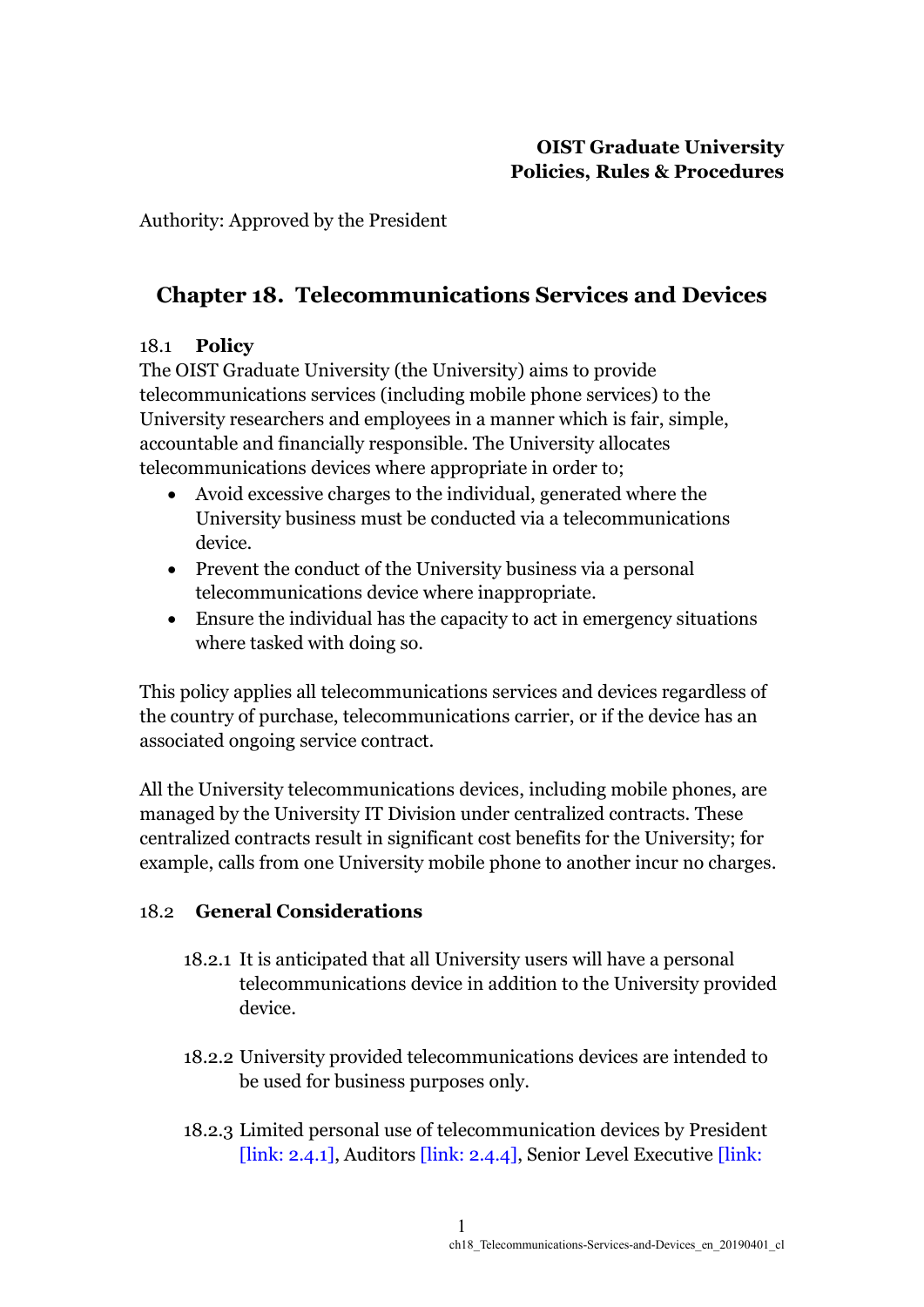30.2.2.1.1] and Faculty Member [link: 30.2.2.1.2] (hereinafter "Executive Members") is permitted.

- 18.2.3.1 Where the monthly charges for the device exceed the threshold [link: 18.3.3], Executive Members will be presented with 3 months of usage data, and asked to identify the personal usage component. This personal usage component will be used to create a fixed percentage monthly charge for personal usage. Ongoing monthly charges for the device will be monitored by IT Division, and where average monthly charges for the device increase or decrease markedly, the above process will be repeated to calculate an updated fixed percentage monthly charge for personal usage.
- 18.2.4 There are several classes of telecommunications devices, which vary in cost to the University. Please see the list of standard University provided telecommunication devices [link:].
	- 18.2.4.1 The University standard devices are selected based on functionality. Where a newer device does not present a benefit to the University business over a standard device, the device will not be provided regardless of personal preference.
	- 18.2.4.2 The class of device provided will be commensurate with the business requirement. For example, lower cost devices such as flip-phones will be allocated where a more advanced device is not required.
- 18.2.5 Ownership and control of University IT devices, including telecommunications devices, is described in the PRP 17.2.1 [link: 17.2.1].
- 18.2.6 In general, the University funding for overseas purchase of IT and telecommunications services and devices is not permitted. Exceptions may be considered where specific University business is shown to require a local device overseas, and where the usage will be solely for that purposes. In general, internet chat and video conferencing services should be used for international communications.
- 18.2.7 Rental telecommunications devices are available from the IT Division, and rental of these devices is preferred over allocation to an individual where the requirement is temporary in nature.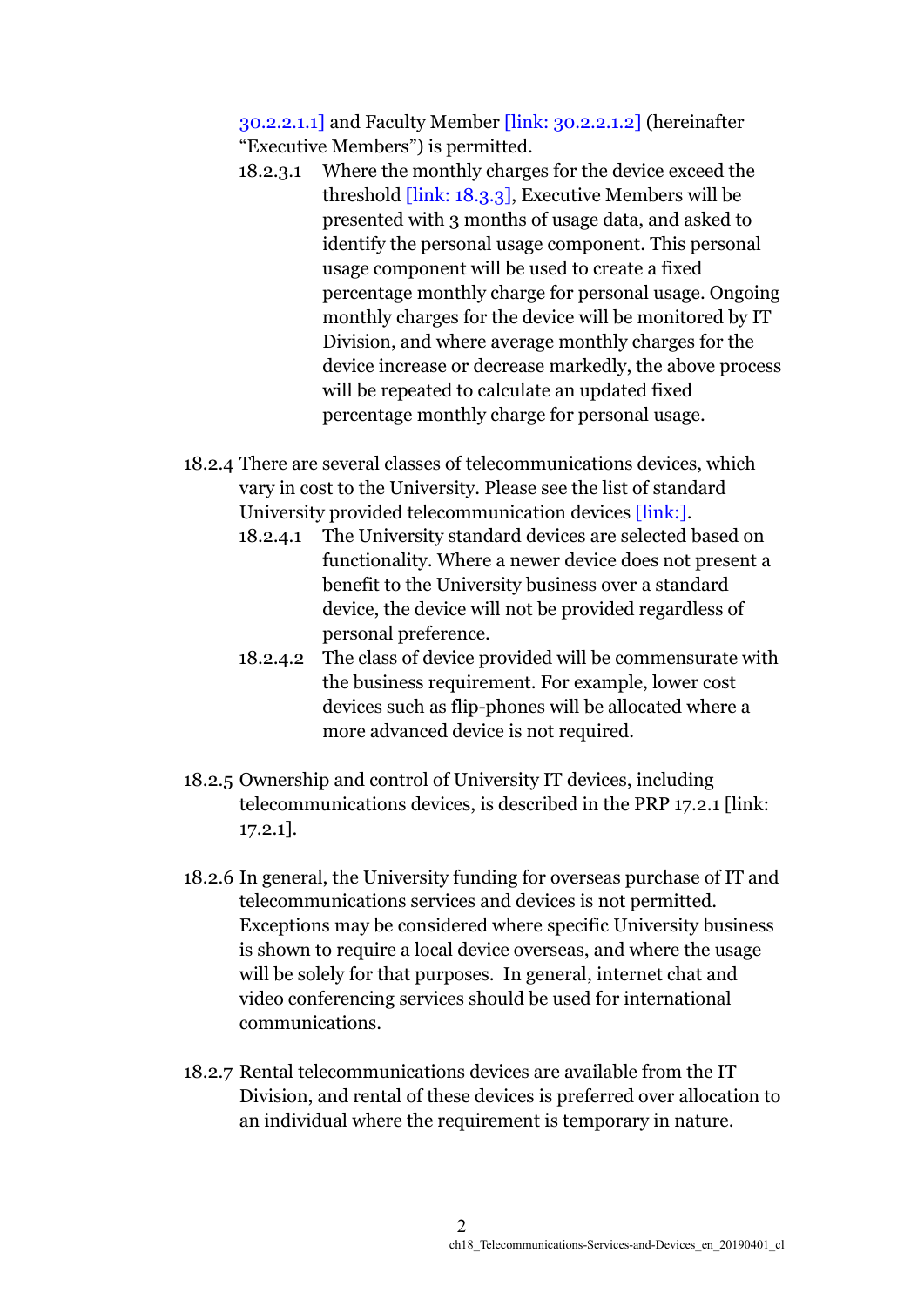18.2.8 Sections and units can also apply for locally shared telecommunications devices. These devices would be managed at the section or unit level, and allocated for specific functions, such as new employees, visiting researchers etc.

18.2.8.1 Sections and units are to elect a staff member who will be responsible for the management and allocation of any locally shared telecommunications devices.

# 18.3 **Rules**

18.3.1 Eligibility for a University telecommunications device must satisfy the eligibility criteria [link:

> https://groups.oist.jp/it/applying-oist-telecommunicationsdevice] including;

- The need to conduct the University business via a telecommunications device while outside the University premises;
	- $\triangleright$  Where the use of another medium is not feasible.
	- ➢ Where the lack of said device would cause unavoidable and substantial costs to be incurred by the individual.
	- ➢ Where the detriment to timeliness, or losses in productivity would have a substantial impact on the University business.
		- $\Diamond$  Senior Level Executives are in general deemed to meet these criteria.
- The need for emergency contact, where the use of a personal mobile phone or telecommunications device is inappropriate;
	- $\triangleright$  Where the contact is of a legal or personally sensitive nature, i.e. medical or other confidential matters
	- ➢ Where the emergency situation would have an effect on the University as a whole.
- 18.3.2 Applications for the University telecommunications device must meet the eligibility criteria, and pass through an approval process [link: https://groups.oist.jp/it/applying-oist-

telecommunications-device]. This approval process requires;

- A justification which meets the eligibility criteria and clearly details;
	- $\triangleright$  The class of device required
	- $\triangleright$  Why the device is required
	- $\triangleright$  The intended usage
	- $\triangleright$  Whether the device is for individual or locally shared use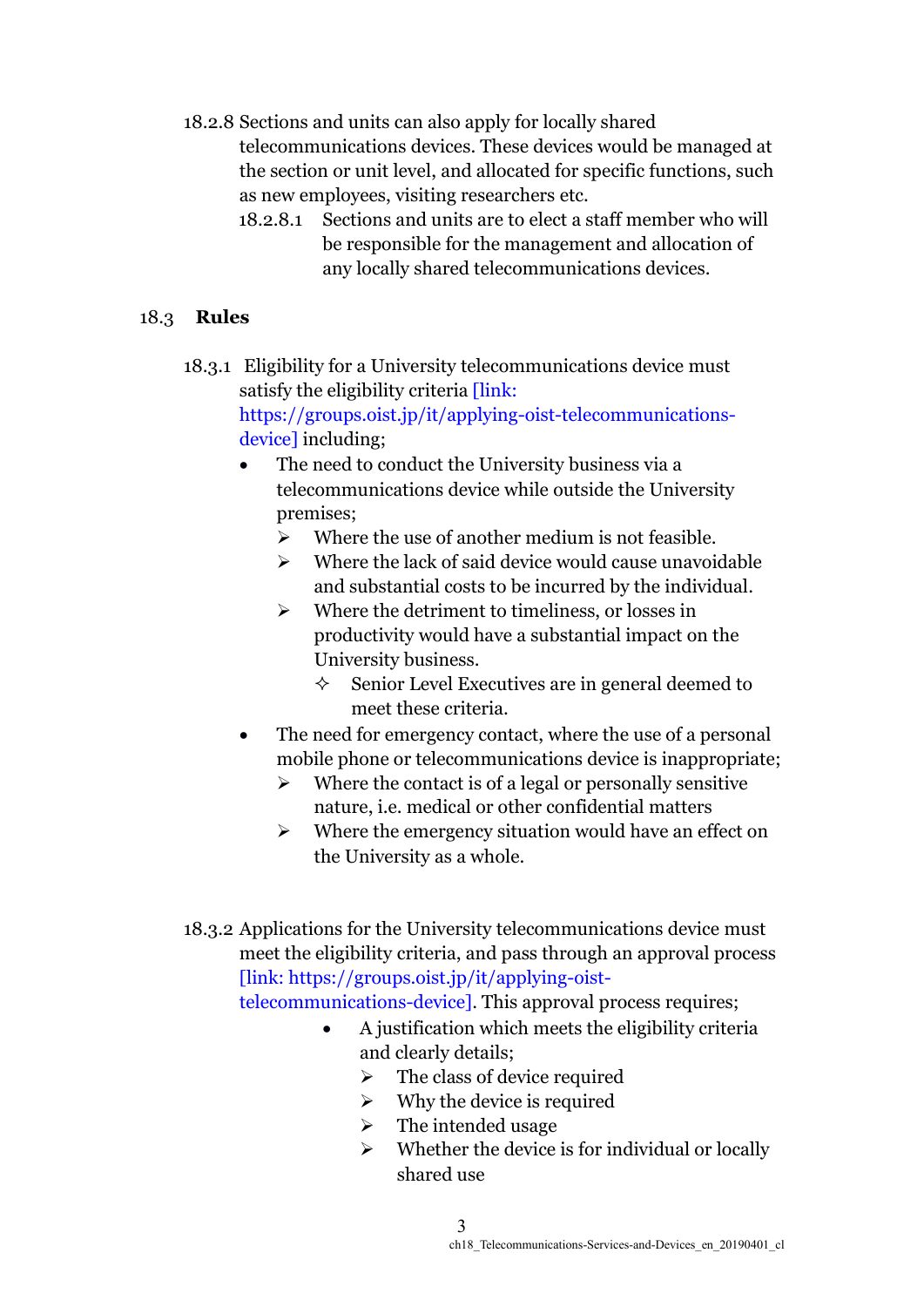- $\triangleright$  The period for which the device is required
- Approval process
	- ➢ Senior Level Executives shall receive approval from Chief Information Officer.
	- $\triangleright$  Other employees shall receive approval from Vice Presidents /Faculty Member or equivalent positions or above first, and seek final approval from Chief Information Officer.
- 18.3.3 Where monthly device costs exceed a threshold, confirmation that the usage was for business purposes will be required. Where the usage was personal in nature, the user will be requested to cover these costs. This threshold is currently set at 10,000 yen.
- 18.3.4 Inappropriate usage of telecommunication devices will be assessed by the Chief Information Officer and IT Service & Support Committee [link: https://groups.oist.jp/itssc] with possible outcomes to include;
	- Suspension or cancellation of the device
	- Request for the user to cover any additional charges

# 18.4 **Responsibilities**

## 18.4.1 **Users, Sections and Units**

- 18.4.1.1 Users, sections and units are to ensure that the usage of University telecommunications devices abides by all policies, rules and procedures as detailed in the PRP Chapter 17 Information Technology & Security [link: 17] at all times.
- 18.4.1.2 Users, sections and units are to notify the IT Division when the usage requirement as detailed in the approval process changes or ceases. In this case users, sections and units may be required to relinquish the device, or to re-apply via the approval process.
- 18.4.1.3 Users sections and units are to notify the IT Division as soon as possible in the case of loss or damage to the University telecommunications device.
- 18.4.1.4 Users, sections and units are responsible for ensuring that any University telecommunications device is used for appropriate work purposes at all times.

# 18.4.2 **Vice Presidents /Faculty Member or equivalent positions or above**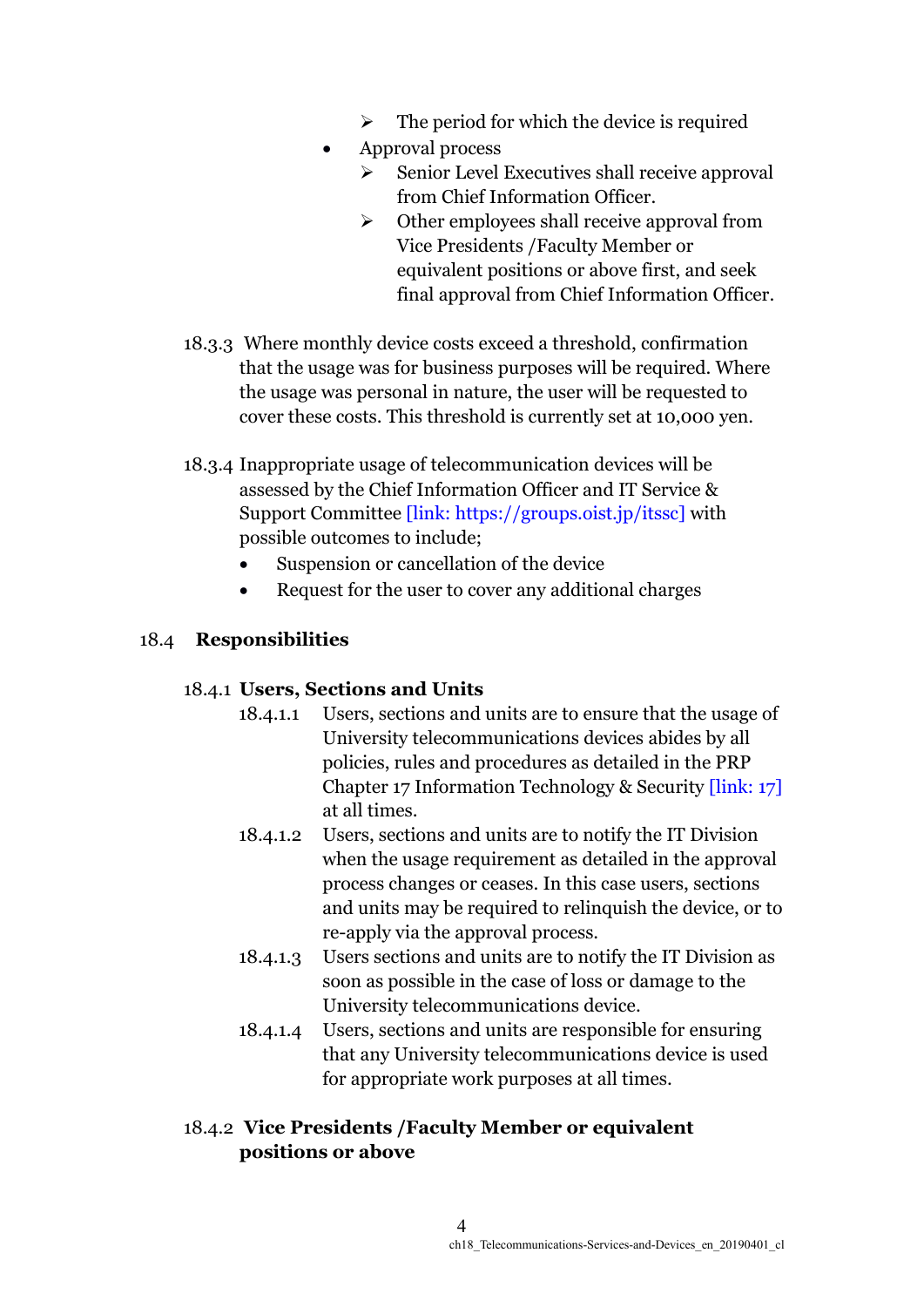18.4.2.1 Vice Presidents /Faculty Member or equivalent positions or above are responsible for ensuring that staff under their supervision are using University telecommunication devices appropriately, and in compliance with the provisions in this chapter.

## 18.4.3 **IT Division**

- 18.4.3.1 IT Division is to contract for and manage all University telecommunication devices including mobile phones.
- 18.4.3.2 IT Division is to allocate, track and maintain the University telecommunications devices.
- 18.4.3.3 IT Division is to alert users, sections and units when monthly cost exceeds the accounting threshold, and send a cost breakdown to the user.
- 18.4.3.4 IT Division is to maintain relevant documentation and processes.

# 18.4.4 **Chief Information Officer**

- 18.4.4.1 Chief Information Officer shall ensure the IT processes and procedures are in place such as to implement the policy as defined in this chapter.
- 18.4.4.2 Chief Information Officer is responsible for ensuring the fair provision of services and that University telecommunication devices are provided in the most cost-effective way to meet the business communication requirements of authorized users.
- 18.4.4.3 Chief Information Officer is also responsible for assessing inappropriate usage of telecommunication devices and determining action in the case of suspected inappropriate use of a device in conjunction with the IT Service & Support Committee.

## 18.4.5 **IT Service and Support Committee (ITSSC)**

18.4.5.1 ITSSC shall deliberate and recommend policies on the University telecommunications device. ITSSC is responsible for determining action in the case of suspected inappropriate use of a device in conjunction with Chief Information Officer.

## 18.4.6 **Chief Information Officer**

18.4.6.1 The Chief Information Officer advises the President on all high level IT and computing services relevant to the OIST community and its security.